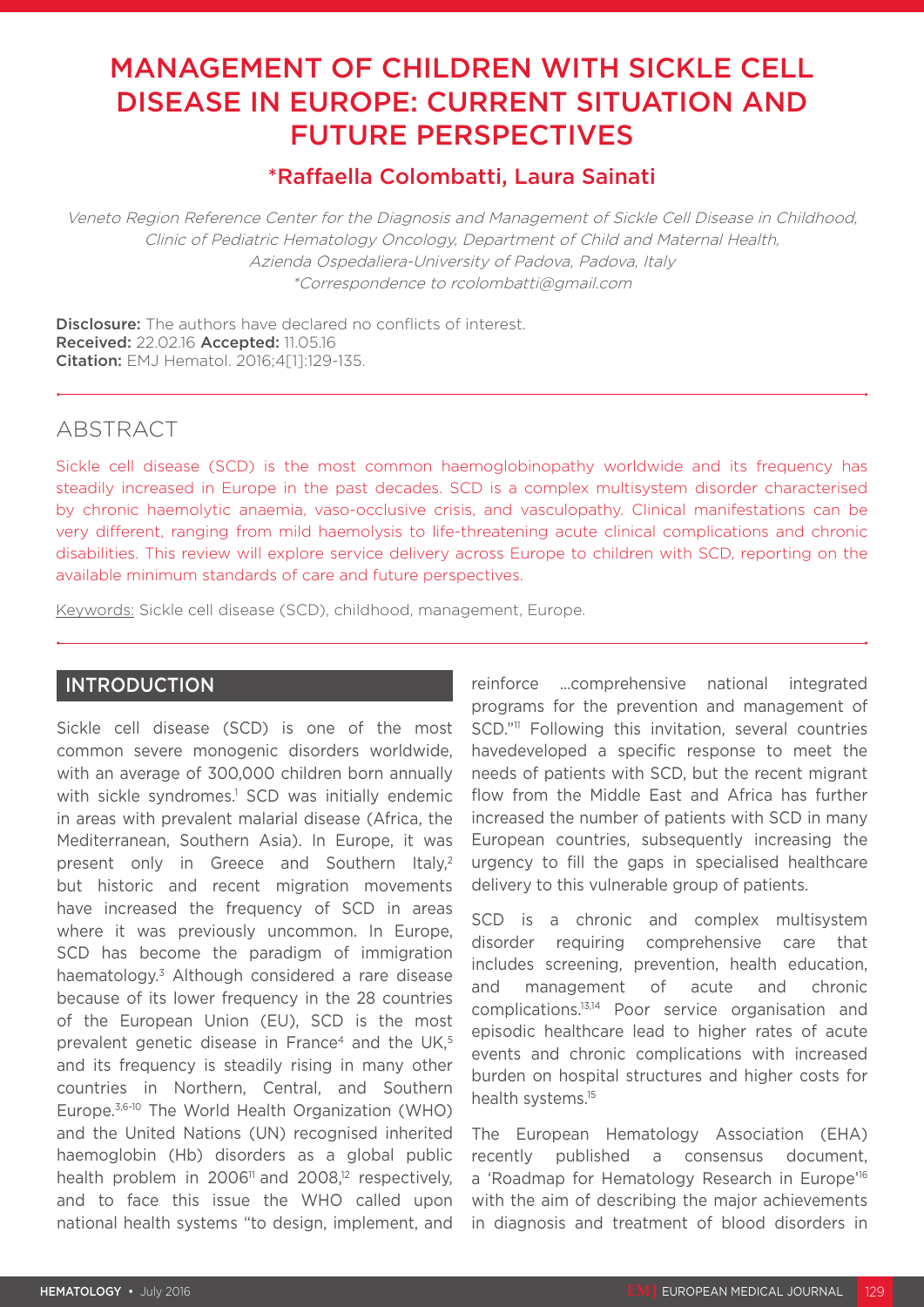Europe and identifying the greatest unmet clinical and scientific needs. For SCD, the necessity to improve treatment strategies for both acute and chronic complications was identified as a key area of intervention for optimising patient care, in order to positively affect patient health and quality of life, and to reduce hospitalisation length, patient disability, and cost of care.

#### Table 1: Genetic variants leading to sickle cell disease.

HbS/S HbS/β⁰ thalassaemia HbS/β+ thalassaemia HbS/O Arab HbS/D Punjab HbS/C Harlem HbC/S Antilles HbS/Quebec-CHORI HbS/C HbA/S Oman

#### Table 2: Important clinical manifestations of sickle cell disease during childhood and adolescence.14

Acute manifestations

Bacterial sepsis or meningitis\* Recurrent vaso-occlusive pain (dactylitis, musculoskeletal, or abdominal pain) Splenic sequestration\* Aplastic crisis\* Acute chest syndrome\* Stroke\* Priapism haematuria, including papillary necrosis

Chronic manifestations

Anaemia Jaundice Splenomegaly Functional asplenia Cardiomegaly and functional murmurs Hyposthenuria and enuresis Proteinuria Gallstones (cholelithiasis) Delayed growth and sexual maturation Restrictive lung disease\* Pulmonary hypertension\* Avascular necrosis Proliferative retinopathy Leg ulcers Transfusional haemosiderosis\*

### \*Potential cause of mortality

This review will assess the management of children with SCD in European countries by exploring the current situation in the delivery of minimum standards of care, health service availability, and future perspectives.

## SICKLE CELL DISEASE CLASSIFICATION AND CLINICAL MANIFESTATIONS

The term SCD is used to describe all the different genotypes that cause the characteristic clinical syndrome.13 Its most frequent variant (sickle cell anaemia or homozygous SS disease) is caused by a single amino acid substitution at the sixth residue of the β-globin subunit (p.Glu6Val), which results in the production of the characteristic sickle Hb. Several double heterozygous forms also give rise to the clinical picture of SCD, the most common being the double heterozygous Sβ-thalassaemia° and SCD. The double heterozygous Sβ-thalassaemia° (S mutation coupled with a thalassaemia β° mutation) is the most severe form with a clinical picture similar to homozygous SS disease, while the double heterozygous SCD (in which the Hb composition is approximately 50% HbS and 50% HbC) and the Sβ-thalassaemia+ (a condition that presents a minimal amount of HbA) display intermediate severity. The genetic variants leading to SCD, including the less common ones, are shown in Table 1.

The mutated Hb leads to changes in the shape and behaviour of red blood cells resulting in haemolytic anaemia, vaso-occlusion, and vasculopathy, which are the hallmarks of SCD pathophysiology. Other factors such as hypercoagulability, inflammation, and hypoxia-reperfusion are also involved in the organ damage of SCD.

Despite being a monogenic disorder, SCD presents with extreme phenotypic variability. Some patients remain virtually asymptomatic, while others suffer repeated acute events requiring hospital admissions and chronic organ damage with increasing disabilities. The reasons for this variability have not been completely clarified, although a percentage of HbF and co-inheritance of α-thalassaemia and glucose 6-phosphate deficiency can have a role.13,17-19 The most common clinical manifestations occurring in children with SCD are shown in Table 2.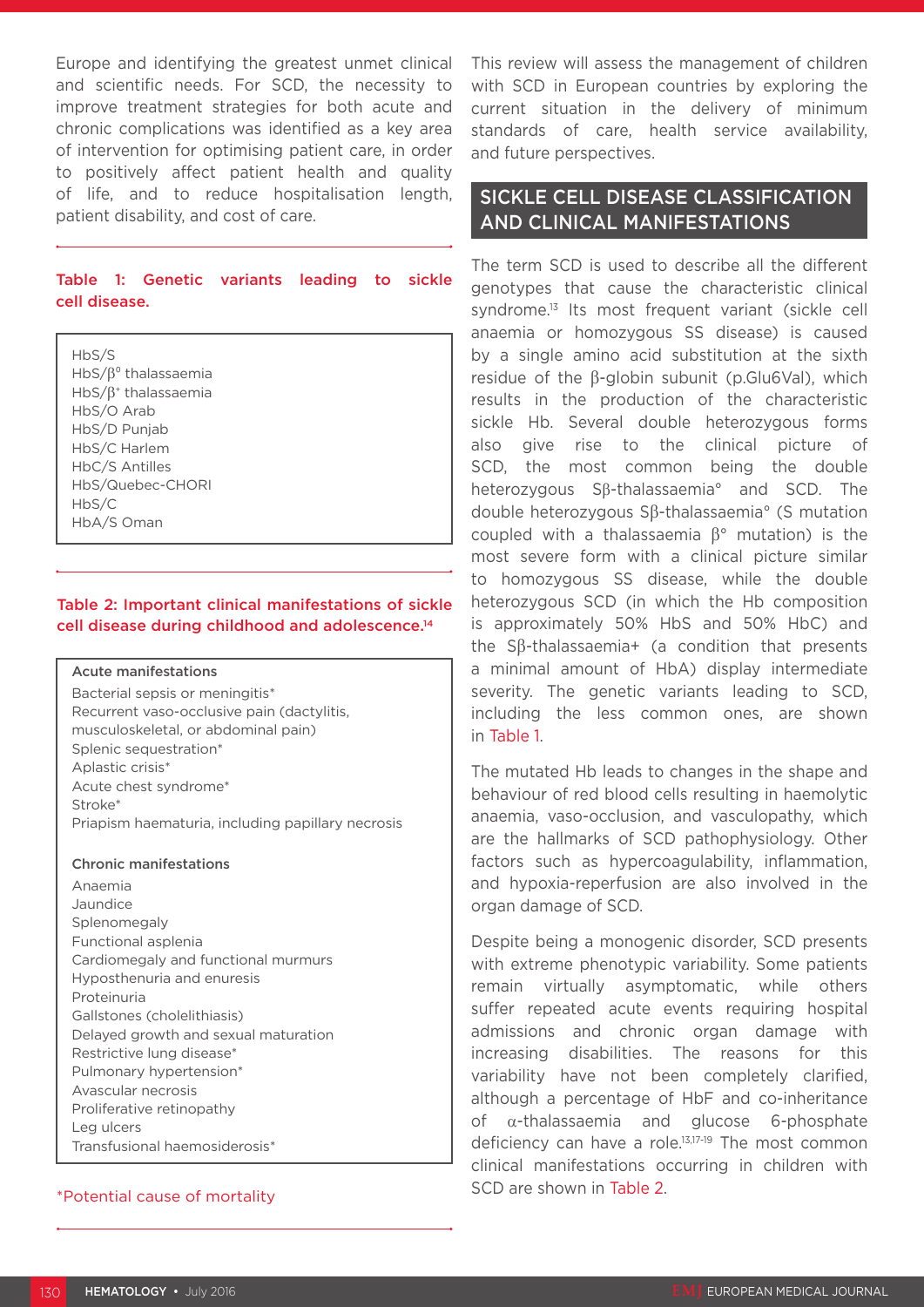# MANAGEMENT OF SICKLE CELL DISEASE IN CHILDHOOD AND ACCESS TO MINIMUM STANDARDS OF CARE

In recent decades, advances in basic research and clinical investigation have produced a marked decrease in morbidity and mortality during early childhood.20-23 Comprehensive care including newborn screening, prophylactic penicillin, effective vaccinations (against pneumococcus, haemophilus, and annual influenza), stroke prevention programmes with transcranial Doppler (TCD) screening, chronic transfusion for children at risk of stroke, and disease-modifying treatments such as hydroxyurea (HU) have largely contributed to these results. This has virtually eliminated mortality from infections and stroke in British, French, and Belgian cohorts in the past decade.<sup>20-23</sup> In contrast, mortality from sepsis and stroke is still an issue in areas where neonatal screening and stroke prevention programmes have been implemented more recently.24,25 The benefit of the previously described interventions (comprehensive care, newborn screening, antibiotic prophylaxis and vaccination, TCD screening, and HU) have been proven and they are considered as minimum standards of care for patients with SCD in several national European guidelines. In fact, the first action undertaken in many countries to address SCD has been the creation of a national network or group of experts for SCD and the development of national guidelines tailored to each country's healthcare system characteristics and treatment availability.5,26-30 Such guidelines can be accessed online by paediatricians and paediatric haematologists, and address the management of acute complications (such as fever, vaso-occlusive painful crisis, acute chest syndrome, splenic sequestration) and chronic organ damage (pulmonary hypertension, kidney disease, cognitive impairment, etc.), detailing clinical pathways for accurate diagnosis and treatment.

The delivery of specialised, multidisciplinary, comprehensive care to a socially vulnerable population like the one constituted by patients with SCD in Europe, who are mainly first or second-generation immigrants, was challenging.<sup>31</sup>

Health operators in all countries were faced with language, cultural, and social barriers that in many cases were overcome by developing patientcentred services focussed on health education, with multilingual leaflets or booklets also available online (as in the case of the ones developed in France: www.rosfed.fr). A co-ordinated system of care between specialised centres, smaller hospitals, and primary care physicians is present in some areas and is useful to facilitate appropriate access to healthcare. Wherever implemented, comprehensive medical strategies, intended as global and holistic care, have reduced emergency and inpatient admissions while improving adherence to treatment both in the UK and Italv.<sup>31,32</sup>

## NEWBORN SCREENING

Newborn screening allows early identification of affected patients, introduction of penicillin prophylaxis from 2 months of age, and reduction of mortality from infection, while allowing prompt enrolment in comprehensive care programmes. Universal newborn screening is available in the UK, Netherlands, several cities in Belgium, and Spain.5,7,33-36 Targeted screening for high-risk populations according to ethnic origin is available in France.<sup>37</sup> Pilot newborn screening projects have been undertaken in Ireland, Italy, and Germany, 8,38-43 but a national screening programmeis yet to be developed in these countries. Antenatal screening in the framework of anational programme for the prevention of haemoglobinopathies is present in Greece.2 Several obstacles or limits have been described in the implementation of the screening programmes;44-48 first and foremost the lack of funding from health authorities.8,40 Ethnic and racial issues due to the heritage of the second world war have also slowed the development of newborn screening or hampered the communication of test results to carriers in the Netherlands and Germany.29,44 Failure to identify affected patients in selective newborn screening due to misinterpretation of patient origin has also been described and raises the need for increased attention.44 After screening results are available, the management of patients and families varies across the countries, from being invited to genetic counselling<sup>45</sup> to being notified and taken into paediatric SCD reference centres.4,5,8 Global comprehensive care after newborn screening is generally seen as the gold standard.

## PENICILLIN PROPHYLAXIS AND VACCINATIONS

Penicillin prophylaxis and vaccination coverage have dramatically reduced the incidence of sepsis and mortality from infections in patients with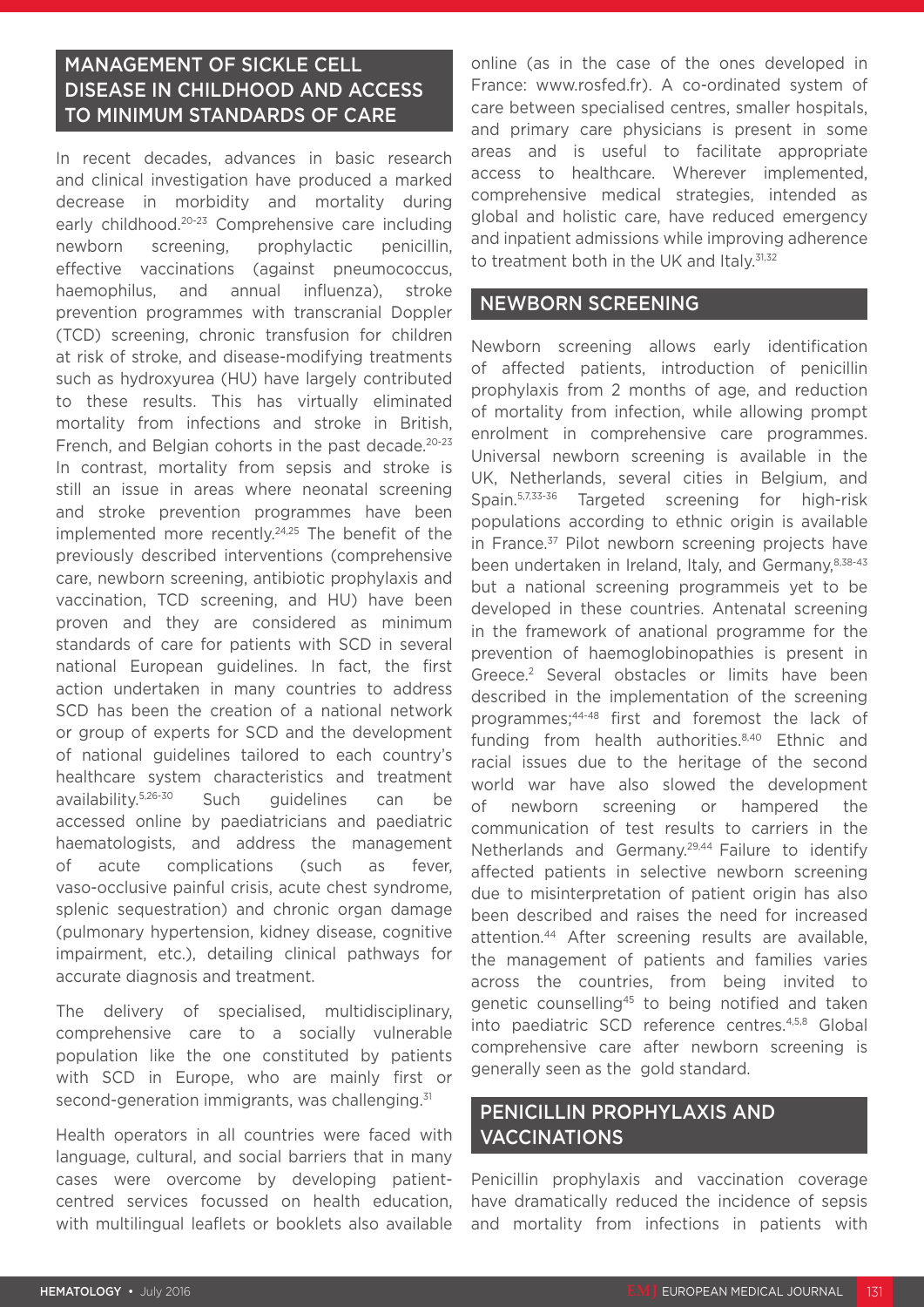SCD, not only in research studies but also in clinical care settings. $20,31$  The best results have been obtained in countries where newborn screening is available. While there is general agreement on the prescription of penicillin prophylaxis and vaccinations, few data are available in Europe on patient adherence to prophylaxis and vaccination coverage, as well as resistance to pneumococcus in children undergoing prophylaxis. Research in these areas could be useful to address possible barriers to treatment or to optimise prevention strategies. Annual influenza vaccination is also recommended in many guidelines, but the data on actual vaccination coverage from the various countries is scarce and does not always meet optimal standards.49-51

## STROKE PREVENTION: TRANSCRANIAL DOPPLER AND CHRONIC TRANSFUSION

Extensive research has been conducted in Europe on the management of cerebrovascular complications in children with SCD.17,21,22 TCD for evaluation of intracranial circulation is widely recommended and recently, French and UK groups have included the screening of the extracranial circulation52-53 as part of the protocol for stroke prevention and reduction of silent cerebral infarcts. Despite the strong recommendation to perform TCD screening in every child with SCD starting at 2 years of age, <45% of children with SCD receive adequate screening with TCD in the UK.<sup>54</sup> Data from other European countries are lacking. Several barriers to TCD screening have been identified, including: technical issues due to instrument availability and protocol standardisation (imaging versus non-imaging TCD), lack of trained

personnel, and unfavourable schedules with TCD appointments on different days from haematology visits.31,55 Efforts should be made to investigate actual coverage of TCD screening and efficacy of stroke prevention in the remaining European countries in order to optimise treatment. A multicentre study focussing on the provision of TCD skills was delivered through an educational programme conducted in the UK, Ireland, and Italy, and demonstrated the success of a modular TCD training programme in achieving consistent, standardised, and comparable evaluation in three European countries.56

Patients at risk of stroke according to TCD results are offered chronic transfusion through simple top-up or exchange transfusions. The latter reduce iron overload, but are not available in every centre. While TCD allows identification of patients at risk of stroke and the ability to initiate appropriate treatment, it is not useful in screening for the other cerebrovascular complications of SCD, such as silent cerebral infarcts.

# DISEASE-MODIFYING TREATMENTS: HYDROXYUREA, RED BLOOD CELL TRANSFUSION, AND BONE MARROW TRANSPLANTATION

HU is currently the only approved and routinely used drug for SCD. It reduces the frequency of acute vaso-occlusive painful crisis and acute chest syndrome, it improves organ function,5,28-29 and it has recently been demonstrated to have a role in stroke prevention.<sup>57</sup> European centres have participated in proving the safety and benefits of HU in children with SCD.23,58-60

#### Table 3: Practical suggestions for future perspectives.

Expand universal newborn screening to all European countries with sufficient prevalence of disease, whether in the indigenous or the immigrant population

Expand access to minimum standards of care, including vaccinations, antibiotic prophylaxis, and transcranial Doppler for stroke prevention, by increasing the number of skilled personnel and service availability

Increase the use of disease modifying treatments for the paediatric age group, such as hydroxyurea, in formulations that are suitable for children (low-dose tablets or syrups) in all countries

Standardise diagnostic, treatment, and care strategies across European countries

Improve transitional services: more children are surviving into adulthood and the haematology community needs to organise a pathway of care across all ages

Neurological complications go beyond stroke, involving loss of cerebral matter and impairment of cognition; diagnostic tools, severity markers, and targeted treatments need to be developed

Develop wide clinical trials to investigate personalised medicine and new drugs, especially for the management of painful vaso-occlusive crisis, which is still suboptimal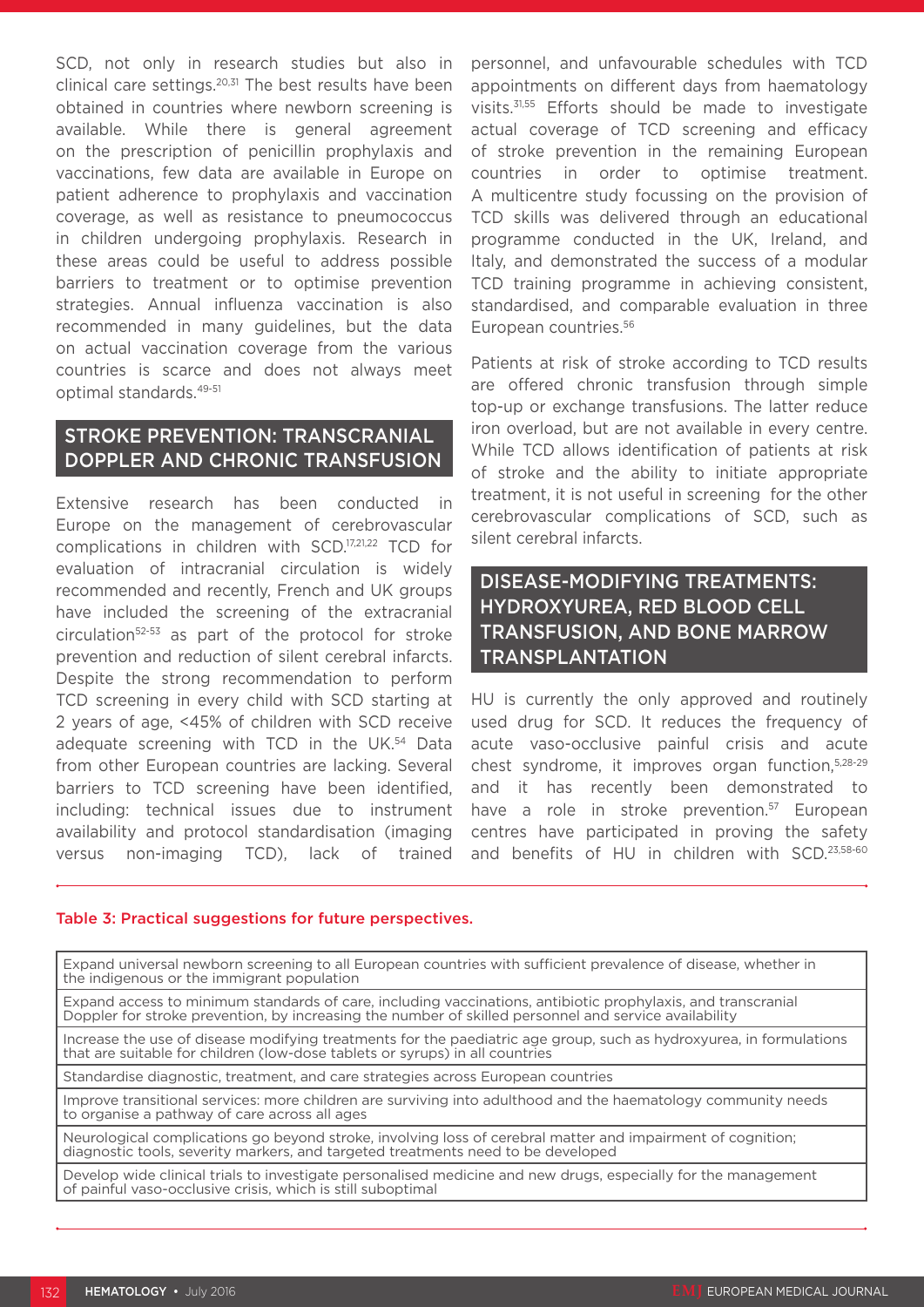Currently, a study is underway to determine the long-term effects of HU in a European cohort.<sup>61</sup> However, data regarding prescription of HU and adherence to HU treatment in Europe are lacking, and many publications coming from the USA report that there is an under-prescription and underuse of HU;62 this highlights caregiver and patient barriers, and is a field that warrants investigation. Some countries do not even have a paediatric formulation available, and have to acquire it from abroad or use inappropriate schedules, which is also an urgent issue to resolve.<sup>63</sup>

Red blood cell transfusions are a pivotal treatment of SCD, both for acute emergencies and chronic complications.5,27-29 Lack of ethnically matched donors is a concerning issue and extensive cell phenotype matching is recommended to avoid alloimmunisation.

The only curative option for SCD is bone marrow transplantation (BMT). The description of the indications for BMT, and of the different types of donor and conditioning regimens that can be used for BMT, goes beyond the scope of this review. It is worth noting, however, that several European centres have the resources to increase the possibility of performing BMT by using one of the parents as a donor (haploidentical transplantation).

## OPEN ISSUES AND FUTURE **PERSPECTIVES**

The past few decades have seen service organisation for patients with SCD in several European countries. While high-level research is conducted in many centres and excellent care is routinely delivered, very few data report outcomes of healthcare delivery and utilisation across Europe. No up-to-date data on the burden of SCD across the EU is available, due to the absence of an

## organised system of data collection and to the lack of widespread newborn screening in many countries. Information on the rate of hospitalisation, length of stay, readmission rate, outpatient service utilisation, and outcome data, including mortality, are limited to some centres. A great deal of literature on healthcare utilisation, service delivery, and costs of care for SCD is available for the USA, but similar data have not yet been produced from Europe and this is a gap that should be filled to allow better service implementation.

Further aspects of care require co-ordinated action. Cerebrovascular complications are not limited to stroke prevention; silent infarcts and cognitive impairment pose a great burden on the health and quality of life of children with SCD, and will greatly impact them in later life.<sup>64</sup> Investigations and interventions in this field have been performed in some countries but need to be expanded. Transition to adulthood is challenging65 and the mortality peak is shifting from early childhood to late adolescence and young adulthood. Adequate transition services and adult care are inconsistent across Europe.

In conclusion, as suggested by the EHA roadmap,16 optimising patient care and clinical trials to address basic aspects of clinical care are key issues in the field of SCD in Europe, together with new profiling of disease severity allowing personalised medicine and investigation of new therapeutic molecules for clinical management. These aspects will affect patient health outcomes and quality of life, as well as national and European healthcare systems by reducing hospital admissions, hospitalisation lengths, and care costs. A few practical suggestions, which are certainly not exhaustive, regarding issues to address and improve in the field of paediatric SCD are shown in Table 3.

## REFERENCES

1. Weatherall DJ, Clegg JB. Inherited haemoglobin disorders: an increasing global health problem. Bull World Health Organ. 2001;79(8):704-12.

2. Aguilar Martinez P et al. Haemoglobinopathies in Europe: health & migration policy perspectives. Orphanet J Rare Dis. 2014;9:97.

3. Roberts I, de Montalambert M. Sickle Cell disease as a paradigm of immigration haematology: new challenges for hematologists in Europe. Haematologica.

#### 2007;92(7):865-71.

4. de Montalembert M et al. Sickle cell disease in France in 2006: results and challenges. Arch Pediatr. 2006;13(9): 1191-4.

5. Public Health England. NHS population screening: programme standards. 2010. Available at: http://www.sct.screening.nhs.uk/ standardsandguidelines. Last accessed: 1 May 2016.

6. Colombatti R et al. Hospitalization of children with sickle cell disease in a region with increasing immigration rates. Haematologica. 2008;93(3):463-4.

7. Mañú Pereira M, Corrons JL. Neonatal haemoglobinopathy screening in Spain. J Clin Pathol. 2009;62(1):22-5.

8. Gibbons C et al. Sickle cell disease: time for a targeted neonatal screening programme. Ir Med J. 2015;108(2):43-5.

9. Suijker MH et al. [Haemoglobinopathy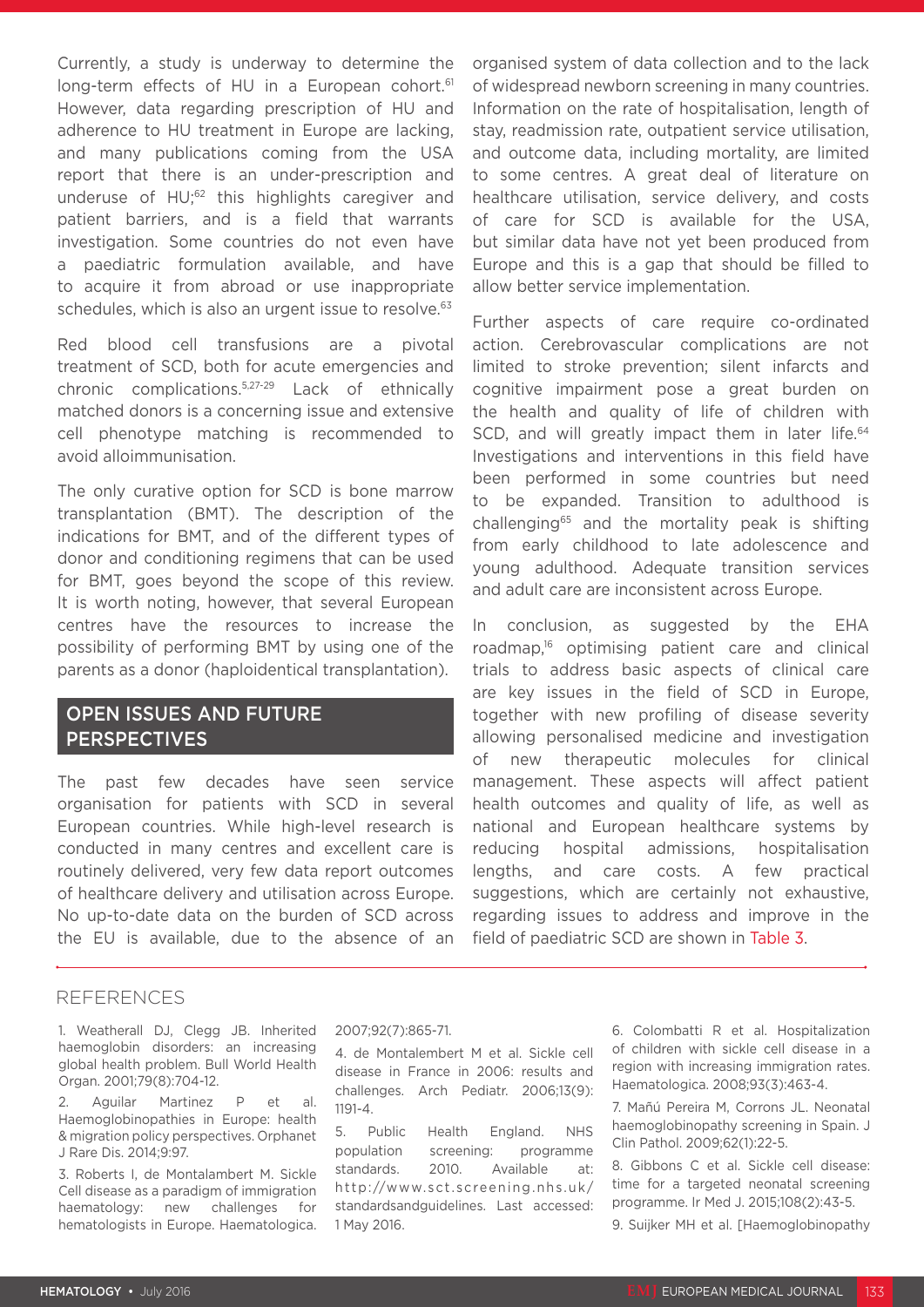in the 21st century: incidence, diagnosis and heel prick screening]. Ned Tijdschr Geneeskd. 2014;158:A7365.

10. Kohne E, Kleihauer E. Hemoglobinopathies: a longitudinal study over four decades. Dtsch Arztebl Int. 2010; 107(5):65-71.

11. World Health Organization. Report A59/9 on sickle cell anemia. 2006. Available at: http://apps.who.int/gb/ archive/pdf\_files/WHA59/A59\_9-en.pdf. Last accessed: 1 May 2016.

12. United Nations. 'Sickle-cell Anaemia as a Public Health Problem' Among Four Adopted Texts. 2008. Available at: http:// www.un.org/News/Press/docs/2008/ ga10803.doc.htm. Last accessed: 1 May 2016.

13. Rees DC et al. Sickle-cell disease. Lancet. 2010;376(9757):2018-31.

14. Section on Hematology/Oncology and Committee on Genetics; American Academy of Pediatrics. Health supervision for children with sickle cell disease. Pediatrics. 2002;109(3):526-35.

15. Kauf TL et al. The cost of health care for children and adults with sickle cell disease. Am J Hematol. 2009;84(6):323-7.

16. Engert A et al. The European Hematology Association Roadmap for European Hematology Research: a consensus document. Haematologica. 2016;101(2): 115-208.

17. Bernaudin F et al. G6PD deficiency, absence of alpha-thalassemia, and hemolytic rate at baseline are significant independent risk factors for abnormally high cerebral velocities in patients with sickle cell anemia. Blood. 2008;112(10):4314-7.

18. Urio F et al. High Prevalence of Individuals with Low Concentration of Fetal Hemoglobin in F-cells in Sickle Cell Anemia in Tanzania. Am J Hematol. 2016;doi: 10.1002/ajh.24390. [Epub ahead of print].

19. Chaouch L et al. rs11886868 and rs4671393 of BCL11A associated with HbF level variation and modulate clinical events among sickle cell anemia patients. Hematology. 2016;22:1-5. [Epub ahead of print]

20. Telfer P et al. Clinical outcomes in children with sickle cell disease living in England: A neonatal cohort in East London. Haematologica. 2007;92(7): 905-12.

21. Bernaudin F et al. Impact of early transcranial Doppler screening and intensive therapy on cerebral vasculopathy outcome in a newborn sickle cell anemia cohort. Blood. 2011;117(4):1130-40; quiz 1436.

22. Bernaudin F et al. Long term followup of children with sickle cell anemia treated for abnormal transcranial Doppler velocities. Blood. 2016. [Epub ahead of print].

23. Lê PQ et al. Survival among children and adults with sickle cell disease in Belgium: Benefit from hydroxyurea treatment. Pediatr Blood Cancer. 2015;62(11):1956-61.

24. van der Plas EM et al. Mortality and causes of death in children with sickle cell disease in the Netherlands, before the introduction of neonatal screening. Br J Haematol. 2011;155(1):106-10.

25. Díaz-Díaz J et al. [Stroke in paediatric patients with sickle-cell anaemia]. Rev Neurol. 2014;59(4):153-7.

26. Haute Autorité de Santé. Recommandations pour la pratique Clinique. Prise en charge de la drépanocytose chez l'enfant et l'adolescent. 2005. Available at: http:// www.has-sante.fr/portail/upload/docs/ application/pdf/Drepanocytose\_reco. pdf. Last accessed: 1 March 2016.

27. Ministère de la Santé et des Solidarités. Plan National Maladies Rares 2005-2008. Available at: http://social-sante.gouv.fr/ IMG/pdf/Maladies\_rares\_plan\_sante\_ publique 2005 2008.pdf. Last accessed: 13 October 2013.

28. Colombatti R et al. Organizing national responses for rare blood disorders: the Italian experience with sickle cell disease in childhood. Orphanet J Rare Dis. 2013; 8:169.

29. GPOH Konsortium Sichelzellkrankheit. AWMF-S2k-Leitlinie Sichelzellkrankheit (Stand: 12/2014). 2014. Available at: http://www.sichelzellkrankheit.info/ behandlungsleitlinie/. Last accessed: 20 February 2016.

30. de Montalembert M et al. ENERCA clinical recommendations for disease management and prevention of complications of sickle cell disease in children. Am J Hematol. 2011;86(1):72-5.

31. Colombatti R et al. Comprehensive care for sickle cell disease immigrant patients: a reproducible model achieving high adherence to minimum standards of care. Pediatr Blood Cancer. 2012;59(7):1275-9.

32. Okpala I et al. The comprehensiveness care of sickle cell disease. Eur J Haematol. 2002; 68(3):157-62.

33. Streetly A et al. Positive screening and carrier results for the England-wide universal newborn sickle cell screening programme by ethnicity and area for 2005-07. J Clin Pathol. 2010;63(7):626-9.

Gulbis B et al. Neonatal haemoglobinopathy screening in Belgium. J Clin Pathol. 2009;62(1):49-52.

35. Bouva MJ et al. Implementing neonatal screening for haemoglobinopathies in the Netherlands. J Med Screen. 2010;17(2): 58-65.

36. Cela de Julián E et al. Evaluation of

systematic neonatal screening for sickle cell diseases in Madrid three years after its introduction. An Pediatr (Barc). 2007; 66(4):382-6.

37. Bardakdjian-Michau J et al. Neonatal screening for sickle cell disease in France. J Clin Pathol. 2009;62(1):31-3.

38. Rolla R et al. Neonatal screening for sickle cell disease and other hemoglobinopathies in "the changing Europe." Clin Lab. 2014;60(12):2089-93.

39. Venturelli D et al. Sickle cell disease in areas of immigration of high-risk populations: a low cost and reproducible method of screening in northern Italy. Blood Transfus. 2014;12(3):346-51.

40. Ballardini E et al. Universal neonatal screening for sickle cell disease and other haemoglobinopathies in Ferrara, Italy. Blood Transfus. 2013;11(2):245-9.

41. Frömmel C et al. Newborn screening for sickle cell disease: technical and legal aspects of a German pilot study with 38,220 participants. Biomed Res Int. 2014; 2014:695828.

42. Lobitz S et al. Incidence of sickle cell disease in an unselected cohort of neonates born in Berlin, Germany. Eur J Hum Genet. 2014;22(8):1051-3.

43. Kunz JB et al. Significant prevalence of sickle cell disease in Southwest Germany: results from a birth cohort study indicate the necessity for newborn screening. Ann Hematol. 2016;95(3):397-402.

44. Jans SM et al. A case study of haemoglobinopathy screening in the Netherlands: witnessing the past, lessons for the future. Ethn Health. 2012;17(3): 217-39.

45. Kaufmann JO et al. After the introduction into the national newborn screening program: who is receiving genetic counseling for hemoglobinopathies in the Netherlands? Public Health Genomics. 2014;17(1):16-22.

46. Peters M et al. One-third of the new paediatric patients with sickle cell disease in The Netherlands are immigrants and do not benefit from neonatal screening. Arch Dis Child. 2010;95(10):822-5.

47. Thuret I et al. Neonatal screening for sickle cell disease in France: evaluation of the selective process. J Clin Pathol. 2010;63(6):548-51.

48. de Montalembert M et al. Ethical aspects of neonatal screening for sickle cell disease in Western European countries. Acta Paediatr. 2005;94(5): 528-30.

49. Howard-Jones M et al. An audit of immunisation status of sickle cell patients in Coventry, UK. J Clin Pathol. 2009;62(1):42-5.

50. de Montalembert M, Lenoir G. Antibiotic prevention of pneumococcal infections in asplenic hosts: admission of